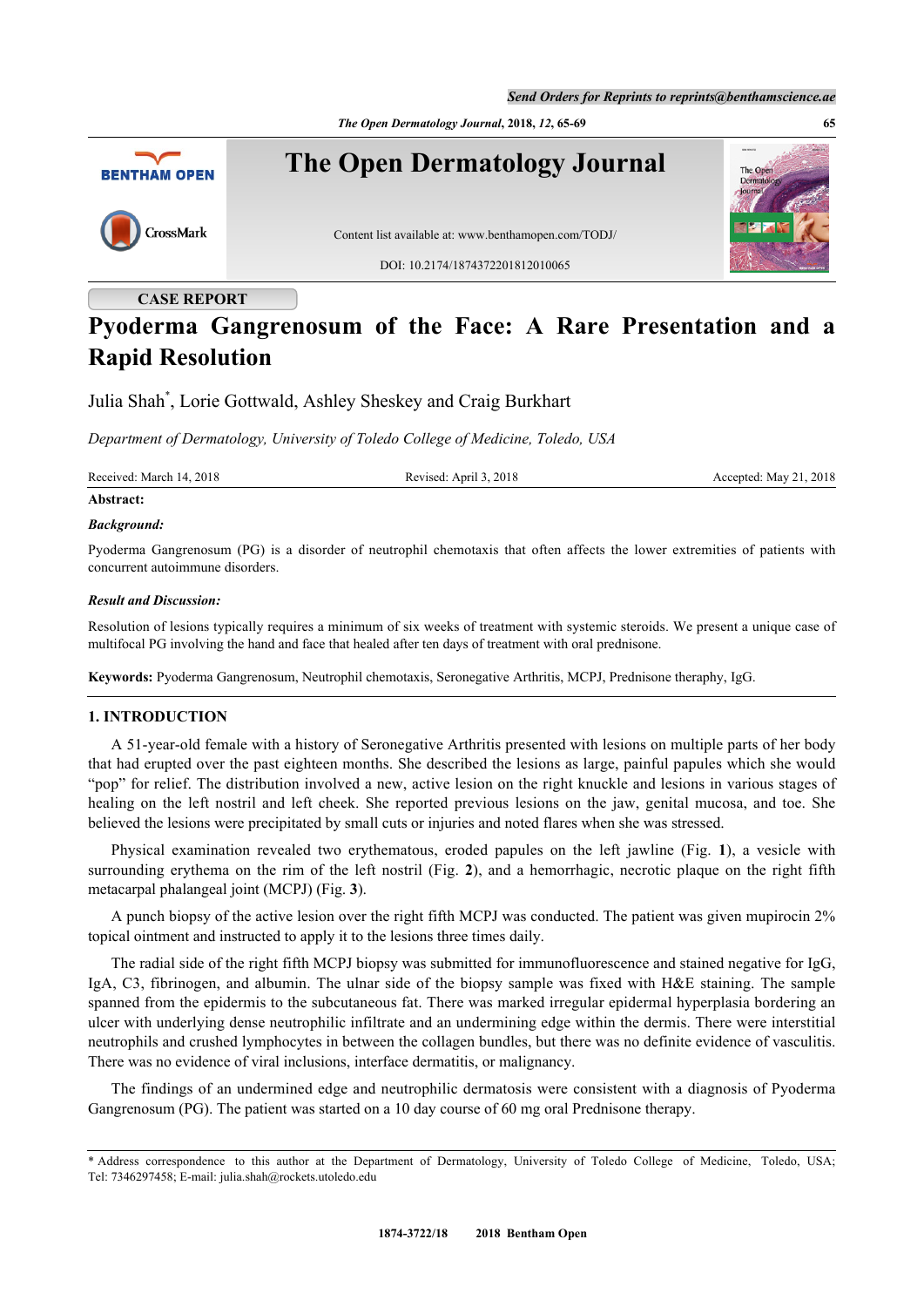# **66** *The Open Dermatology Journal, 2018, Volume 12 Shah et al.*



<span id="page-1-0"></span>**Fig. (1).** left jaw.



<span id="page-1-1"></span>**Fig. (2).** left nostril.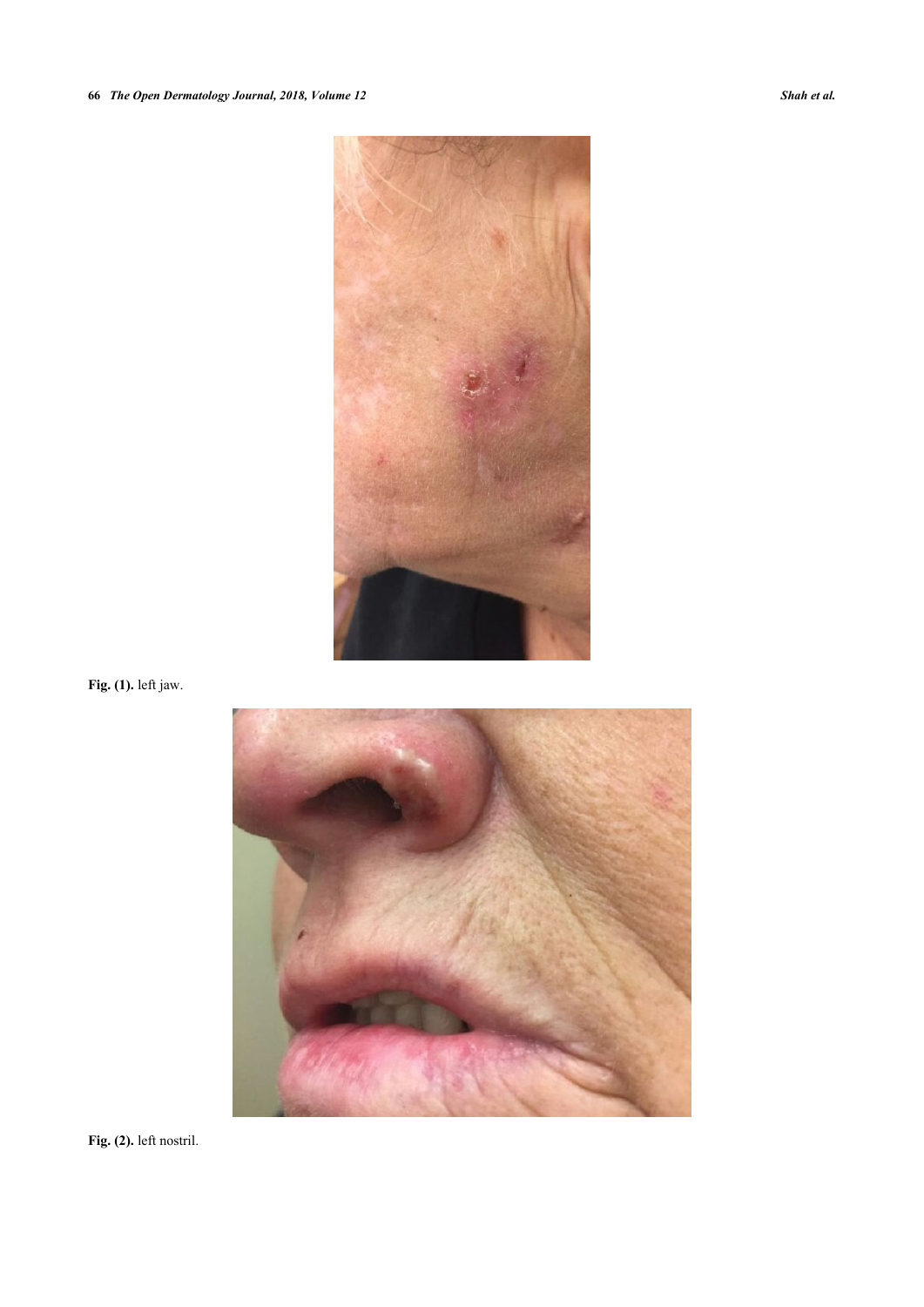

**Fig. (3).** Right fifth metacarpal phalangeal joint.

She was briefly lost to follow up and was seen 6 weeks later. The patient reported compliance with corticosteroid therapy and resolution of the lesions after course completion. On examination, resolution of the lesions on her hands and face was noted, with some mild scarring on her hand. She reported no new lesions at this time. She was instructed to follow up as needed and if any new ulcerations developed.

### **2. DISCUSSION**

PG is characterized as a disorder of neutrophil chemotaxis [\[1](#page-4-0)]. The neutrophilic infiltration seen in PG is thought to be driven by the elevated levels of inflammatory mediators, such as IL-8 (neutrophil chemotactic factor), which are observed in the tissues [\[2\]](#page-4-1). The dense neutrophilic infiltrate present in our patient's lesion with a lack of infectious or malignant cause made PG the most likely diagnosis.

The *Journal of the American Medical Association Dermatology* recently published this consensus for the diagnostic criteria for PG: the presence of major criterion (a biopsy of an ulcer edge demonstrating a neutrophilic infiltrate) and the presence of at least four of the eight minor criteria (Fig. **[4](#page-2-0)**) 1 . Minor criteria include: (1) exclusion of infection; (2) pathergy; (3) history of inflammatory bowel disease or inflammatory arthritis; (4) history of papule, pustule, or vesicle ulcerating within 4 days of appearing; (5) peripheral erythema, undermining border, and tenderness at ulceration site; (6) multiple ulcerations, at least 1 on an anterior lower leg; (7) cribriform or "wrinkled paper" scar(s) at healed ulcer sites; and (8) decreased ulcer size within 1 month of initiating immunosuppressive medication(s)  $\cdot$ . Our patient's case is consistent with the major criterion, and the first, second, third, fourth, fifth, and eighth aforementioned minor criteria.

<span id="page-2-0"></span>The exact cause of PG is unknown, but patients tend to be between the age of 20-50 and males and females are equally affected [\[3](#page-4-2)]. Ulcerative PG, the most common variant, is typically found on the lower extremities [\[2](#page-4-1)]. The multi-focal ulcerative presentation above the waist is relatively rare but was shown in our patient. PG has also a tendency to cause pathergy, a phenomenon where minor trauma contributes to significant, non-healing skin damage [[4](#page-4-3), [5\]](#page-4-4). This is consistent with our patient's history of injuries preceding the formation of new PG lesions.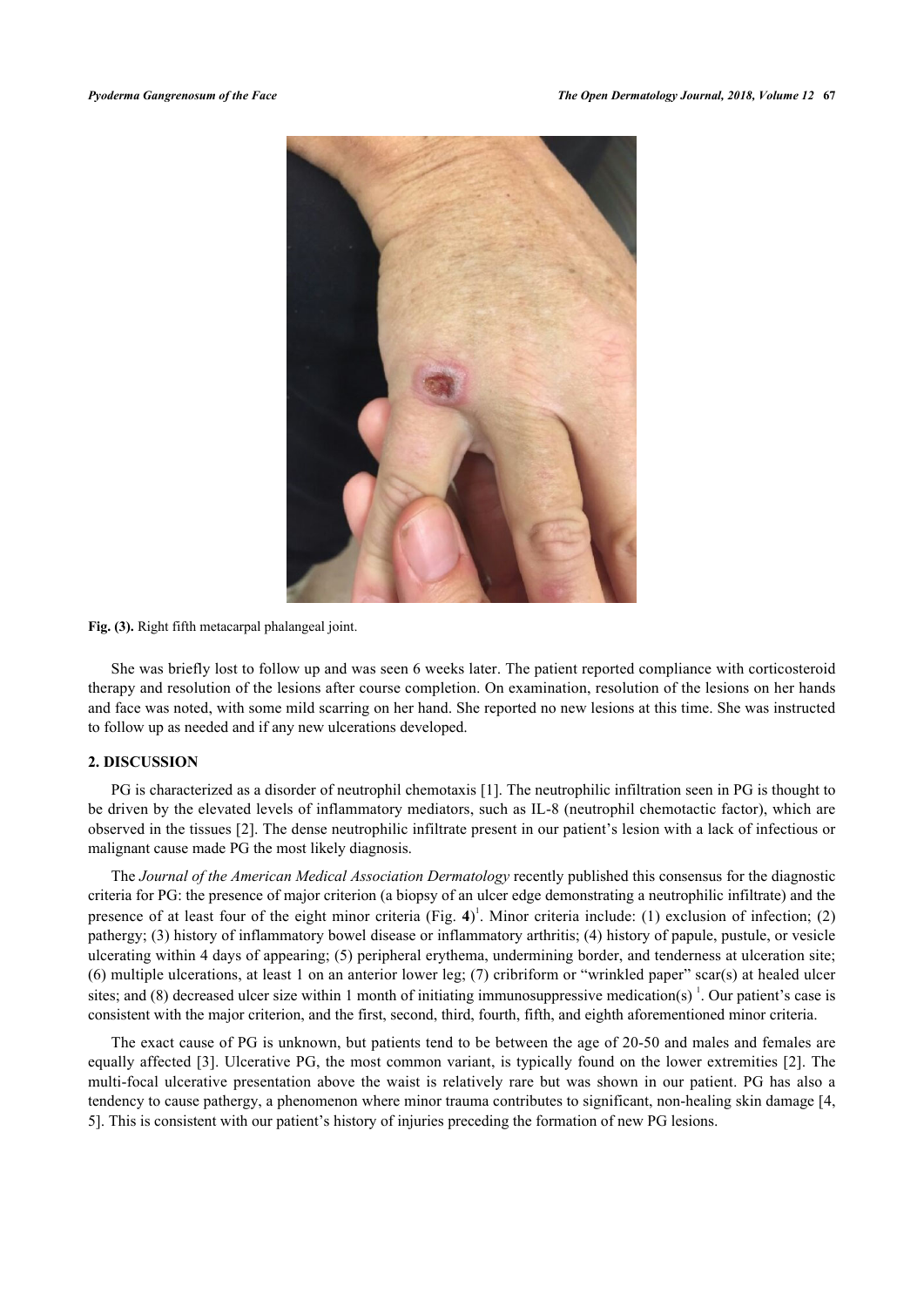

Fig. (4). JAMA Diagnostic Criteria of Ulcerative Pyoderma Gangrenosum A Delphi Consensus of International Experts<sup>1</sup>.

PG has a well-known association with other neutrophilic and inflammatory disorders, including Inflammatory Bowel Disease (IBD), Rheumatoid Arthritis (RA), seronegative arthritis, autoimmune hepatitis [[2,](#page-4-1) [6\]](#page-4-5). IBD is by far the most commonly observed. Some even classify seronegative arthritis and PG as extra-cutaneous manifestations of IBD. Our patient's history of seronegative arthritis may be associated with her skin disease. Affected patients exemplify a triad of IBD, PG, and seronegative arthritis concurrently [[7](#page-4-6)]. PG has rarely been documented to occur with seronegative arthritis but without IBD – however, our patient is one such case [[6\]](#page-4-5).

PG has also been documented to occur as an adverse drug reaction. Paradoxically, these reactions are to the immunosuppressive drugs used to treat autoimmune conditions (*e.g.* IBD or RA) that occur with PG. A case report from the *European Journal of Dermatology* describes extensive ulcerative PG that developed in a psoriasis patient after 4 years of infliximab therapy [\[8](#page-4-7)]. Infliximab, an immunosuppressive agent, has also been reported to cause PG in at least two patients with ulcerative colitis, and one patient with RA [\[8](#page-4-7)].

Due to the rarity of PG, very few large-scale studies have been conducted comparing treatment options. First line treatment for limited PG, defined as involving <5% of the body, is systemic or topical corticosteroids [[2\]](#page-4-1). In a study conducted by the University of Nottingham, 47% of patients receiving .75mg/kg/day of prednisolone experienced resolution of PG at the end of a 6-month treatment period [\[9,](#page-4-8) [10\]](#page-4-9). Patients in this study first began seeing improvement in symptoms after 6 weeks of oral prednisolone [[10\]](#page-4-9).

### **CONCLUSION**

On average, most studies involving systemic steroid treatment for PG yield results after 6 weeks of treatment [\[9](#page-4-8) - [11\]](#page-4-10). By contrast, our patient reported complete resolution of symptoms after a ten day treatment period with prednisone.